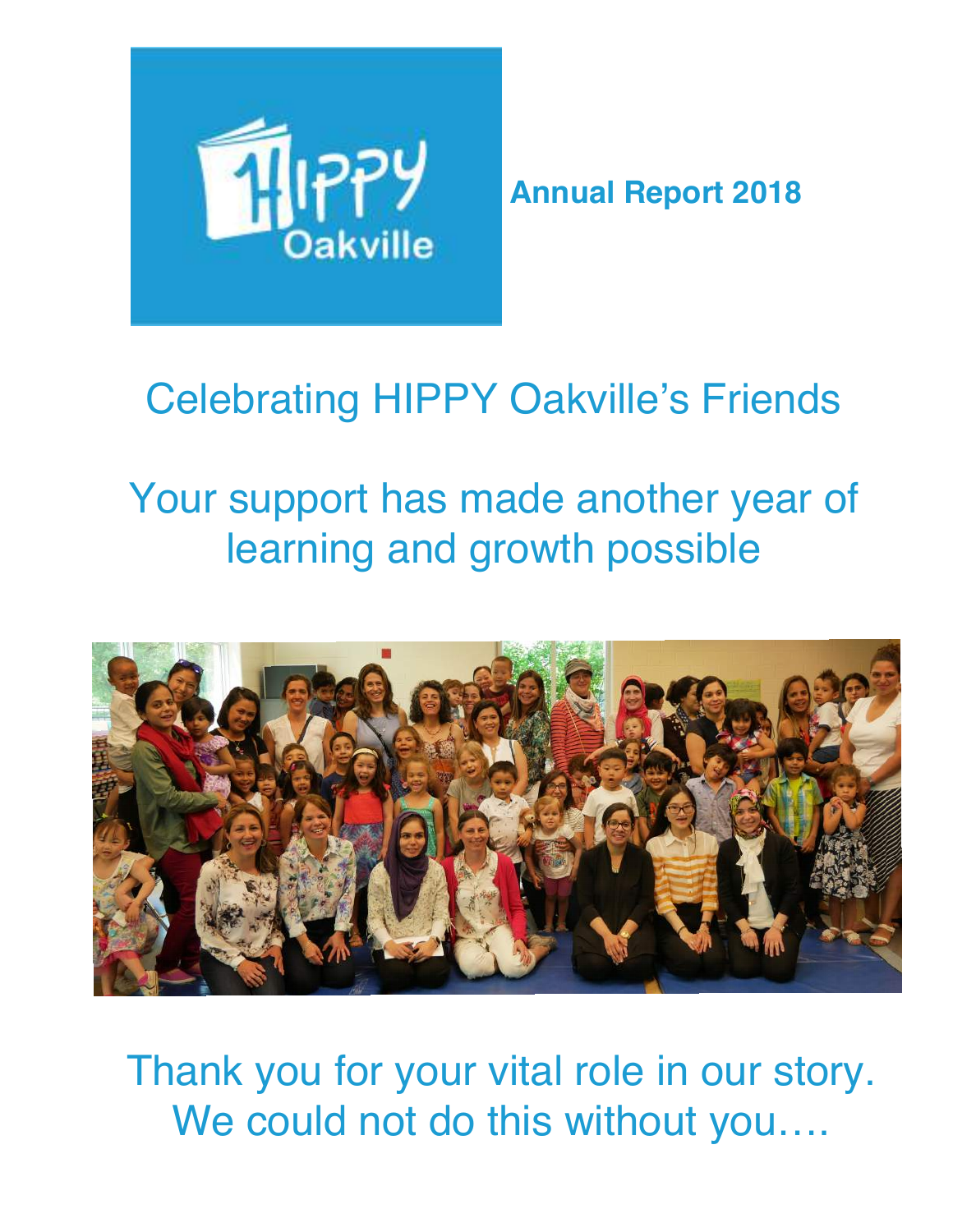"Encourage, lift and strengthen one another" Deborah Day

HIPPY Oakville has been the fortunate recipient of encouragement, lift and strength!

Progress is seldom made in giant leaps; rather it is the result of many small steps and many, many timely decisions. And sometimes it is merely the act of putting one foot in front of the other to keep going! Underpinning progress is the belief that it can be done if you are fortunate enough to have the support of believers – the early adopters.

HIPPY Oakville follows that trajectory!

As we carried out our environmental scan to assure ourselves that HIPPY Oakville's work would be both unique and useful, our community had difficulty visualizing what our services would accomplish. Home Visiting was a new concept in 2006; its value had not been recognized.

We started as a very small agency with 6 children in the fall of 2007 and the kind support of our early adopters, Peter and Joanne Kenny, Michelle Knoll and the Halton Region. Later, we were blessed with the generous support of The United Way, the Trillium Foundation, fundholders at the Oakville Community Foundation and the loyal support, input and kindness of many loyal community members.

We served 120 children this year whose families were of 36 nationalities and who speak 22 languages. Our growth has encompassed our expansion into neighbouring Milton and Burlington. Our numbers continue to grow as our Region expands and welcomes new families. Halton's census division growth is the second largest in Ontario.

Because of you, the Friends of HIPPY Oakville, we can celebrate the growth and development of the families that have been served and demonstrate the truth in the saying, "Every kid is one caring adult away from being a success story". Thank you for being those caring adults.

Thank you too, for trusting in the program and enabling us to serve; you have truly encouraged, lifted and strengthened us. HIPPY's progress is largely because of you!

June Carkwell.<br>June Cockwell

*Behold the turtle. He makes progress only when he sticks his neck out. James Bryant Conant*

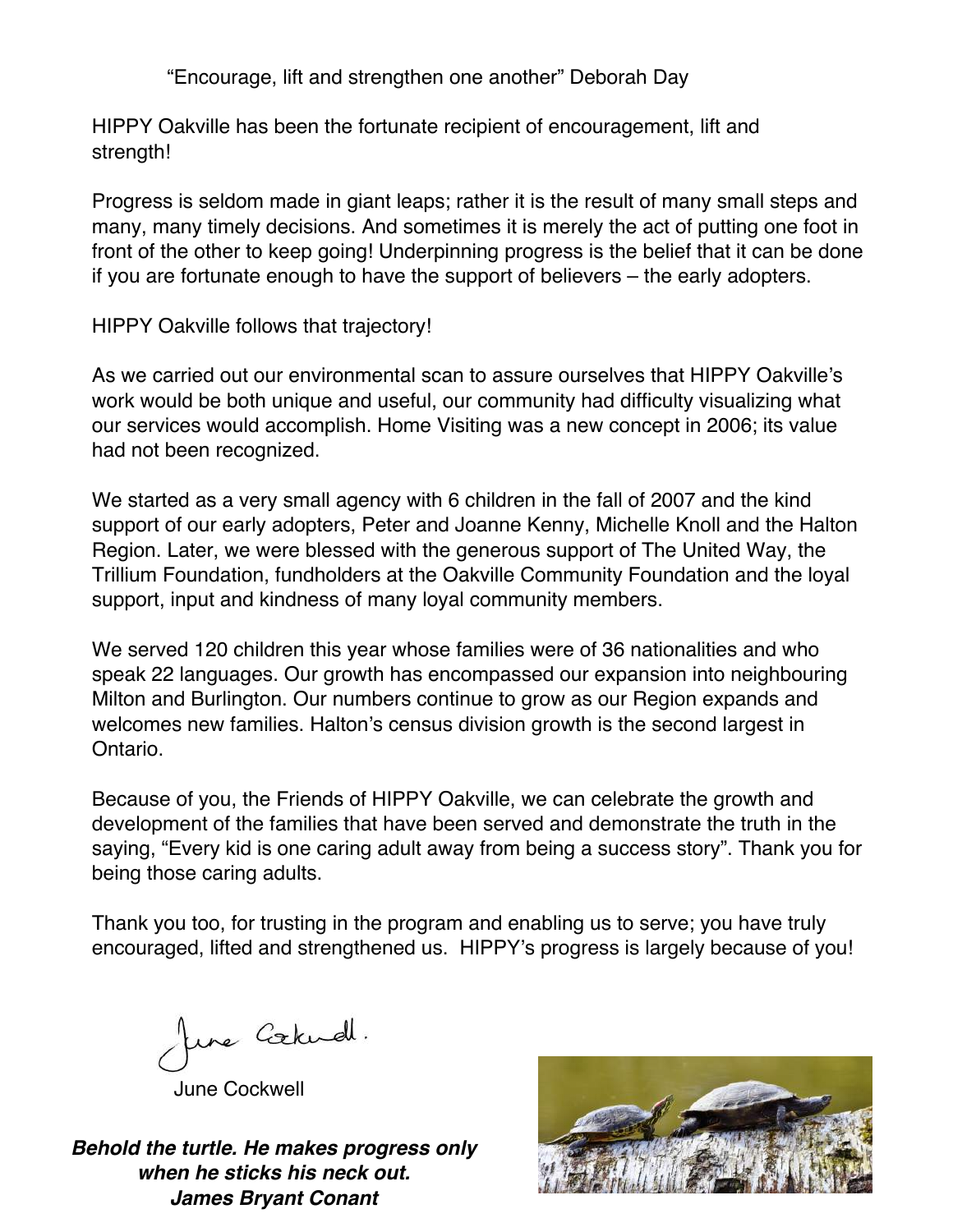

**program offered in 8 countries. H**ome **I**nstruction for **P**arents of **P**reschool **Y**oungsters **HIPPY i**s an international, research-based early literacy

### **Vision**

All children, when entering Kindergarten, possess the tools for success.

#### **Mission**

HIPPY Oakville provides vulnerable families with knowledge, materials and instruction to prepare their preschool children for success in school and in life.

- HIPPY Home Visitors pay weekly visits to Mothers in their own homes and use role play to teach the week's activities, which are based on children's literature
- Mothers teach their children the 5 days of activities; the pre-reading, pre-writing and pre- math skills they need for success in Kindergarten and beyond
- Bi-weekly Group Meetings offer speakers and a peer group for parents. Children experience a preschool classroom and learn the social skills of learning
- HIPPY is a 30 week program which has a lifetime impact.



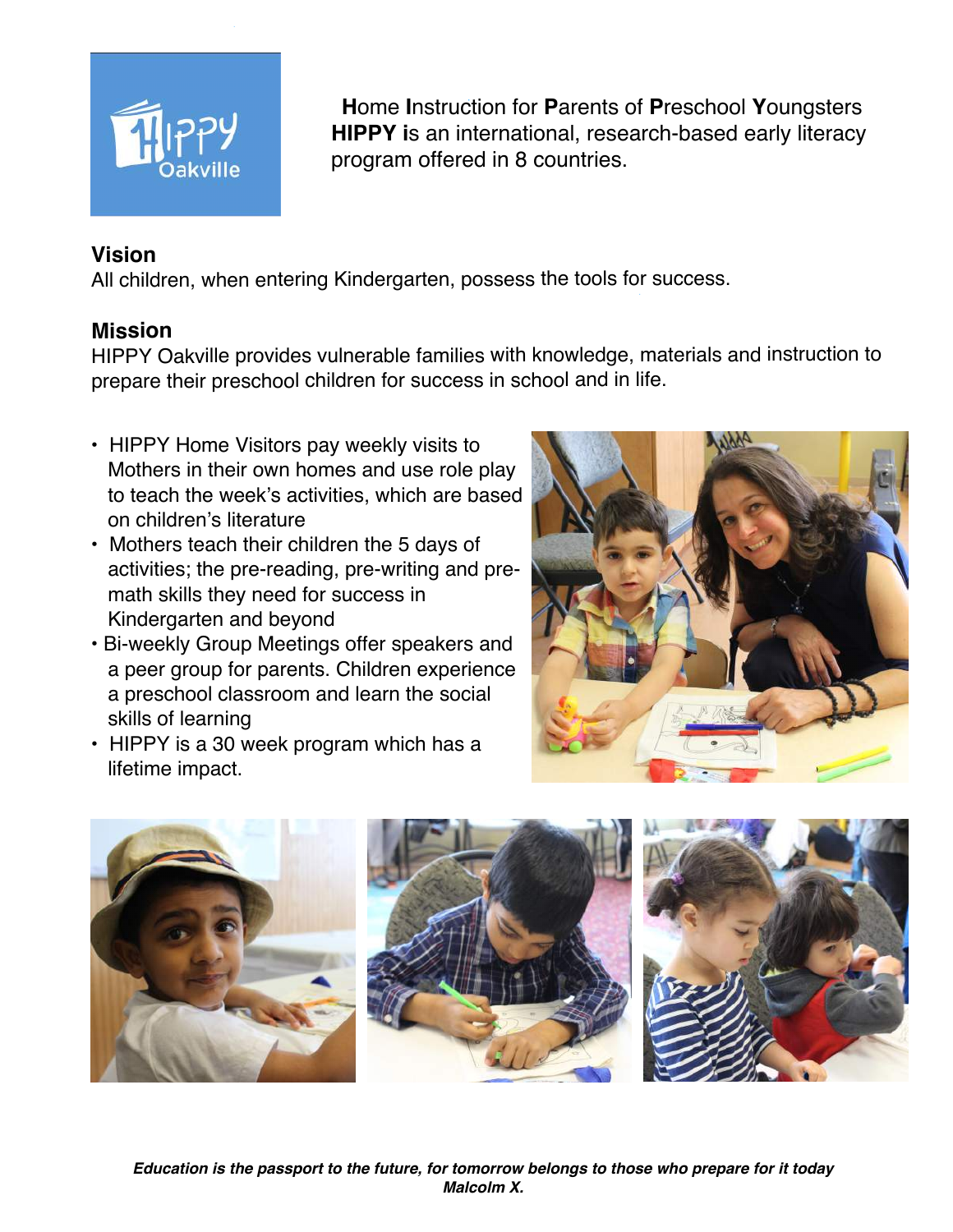### **Confirmation of the HIPPY Program's methodology……**



 A recent review of research-to-practice briefs by the Global Family Research Project focused on early literacy. Early literacy skills start to develop at birth and at first are nurtured by the family. The engagement of the family plays a pivotal role in the development of strong pathways that lead to children's' overall healthy development, their school readiness, graduation and subsequent success.

 The HIPPY program is specifically mentioned in this review. Research showed that HIPPY parents become more engaged in reading, talking and working with their children and that children's school-readiness skills improve.

The review outlined several practices that effectively promote early literacy:

1. Families create literacy-friendly home environments – the number of books in the home (owned or borrowed) strongly relate to a child's reading ability. By regularly reading storybooks and making reading fun and enjoyable and by engaging in parent-child literacy activities, parents foster the enjoyment and love of literacy.

2. Families have ongoing and engaging conversations with their children. The number of words heard are important, but rich vocabulary, complex ideas and discussing past and future events are now seen as possibly being even more important.

3. Families have high expectations of their children and their learning. Parents' sense of responsibility for their children's education helps to form their expectations. As Lady Bird Johnson wrote, "children are likely to live up to what you believe in them."

4. Families use their home language. The four most popular languages in Halton after English, are Urdu, Arabic, Spanish and Mandarin. These languages are spoken by our Home Visitors who are thus able to add another dimension to their work with the Mothers.

5. Families communicate with their children's teachers. One of the HIPPY program's specific goals is to equip parents to be their children's advocates and to play an active role in their learning.

The HIPPY program encompasses all of these practices and our HIPPY Home Visitors are able to reinforce them during their home visits and at our bi-weekly Group Meetings.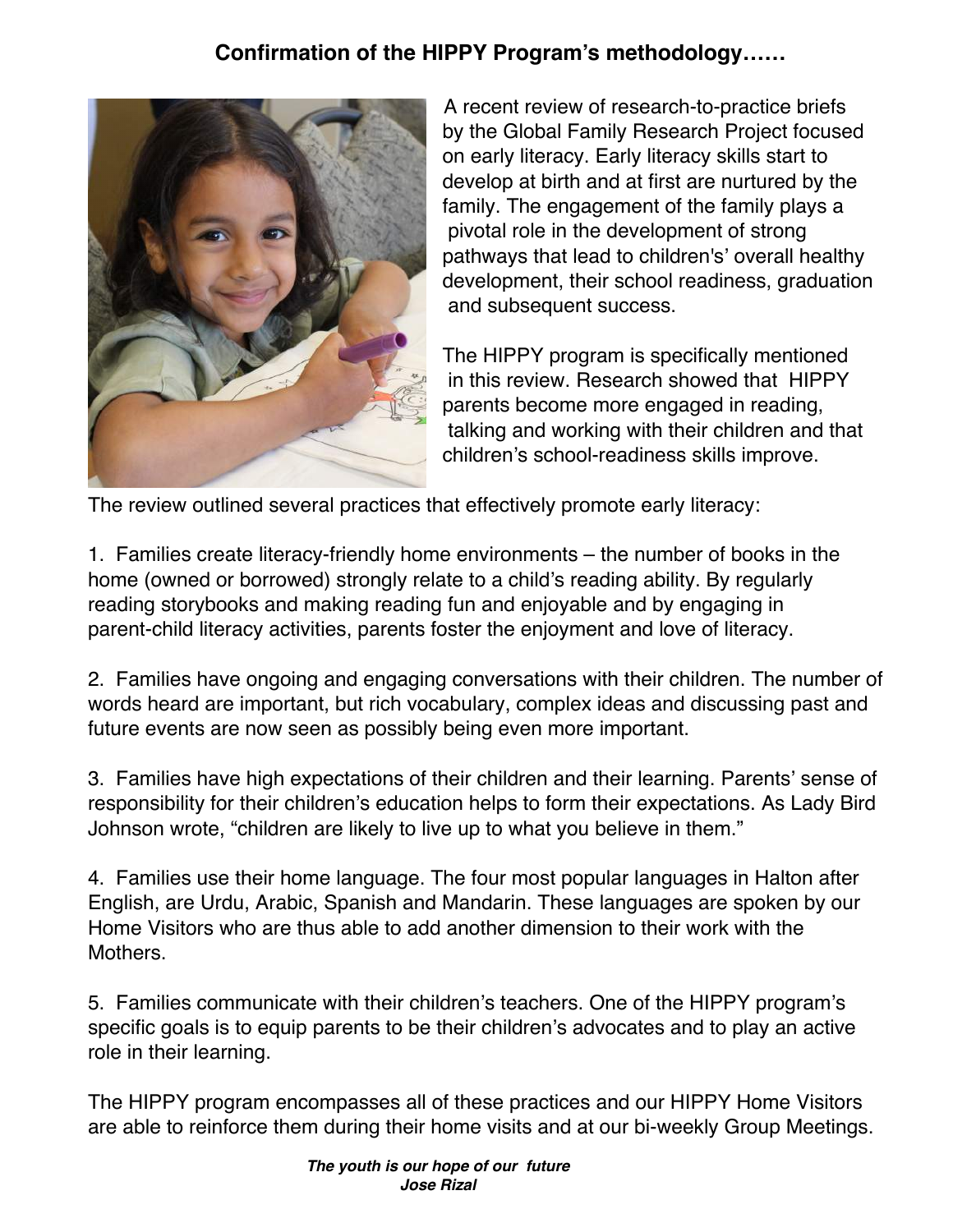The outcomes of HIPPY Oakville's HIPPY Mothers are surveyed each year. The data is compiled and reported by HIPPY Canada.

We worked with Mothers from 36 countries who collectively speak 22 languages. 2% of HIPPY Oakville families are refugees and 94% are newcomers.

94% of Mothers have established a routine of engaging with their children on HIPPY's educational activities

82% of Mothers read to their children four days a week or more

80% of Mothers have the skills and capacity to use the HIPPY materials to teach their children

90% of Mothers engage with their children with additional learning materials (beyond those taught in the HIPPY program)





87% of Mothers are connected to the formal public services required to ensure the healthy development of children and families in the Canadian context

83% of Mothers create informal social support networks with other Mothers in similar situations with whom they can share their experiences and knowledge

47% of Mothers regularly engaged with other Mothers or provided other Mothers with support. Home Visitors provided information about community resources to Mothers 357 times this year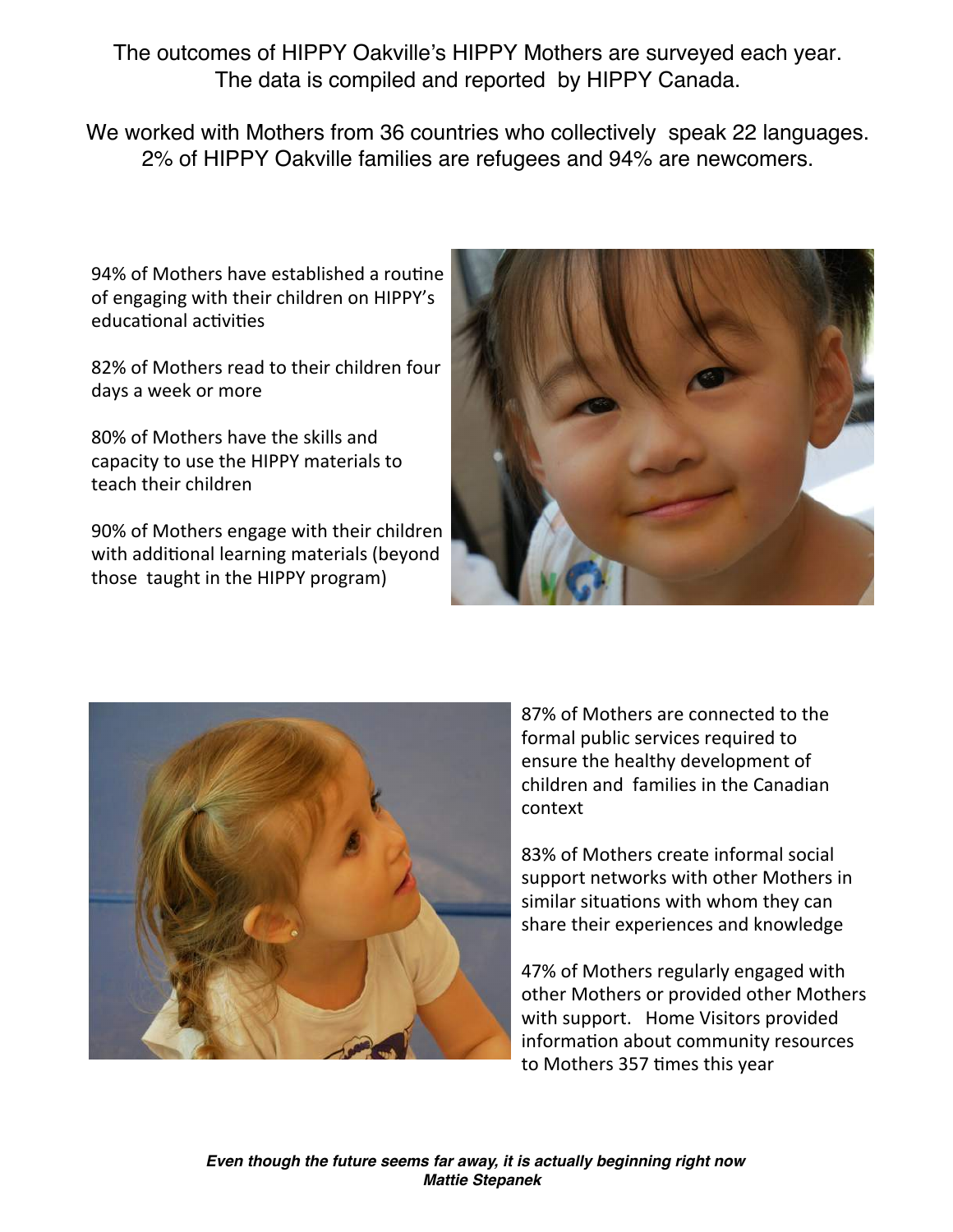## Feedback from HIPPY Oakville Mothers

- I find a huge difference in my daughter's personality, intellectual capability and ability to hold creative conversations. This program is perfect for our family.
- I am convinced that HIPPY played a significant role in my 3 kids' success. I am grateful we had the opportunity to be associated with HIPPY. Thank you!

• This is a great program and it keeps me up to date with the upgrades I need to do as a parent in terms of upbringing and continuous education for my child. I'm looking forward for the next year. Thanks a lot HIPPY!

• I create time and space to share and build with children. Good memories from there. Thanks for everything. HIPPY is a very helpful program for kids. My kid learnt a lot and she has become very confident. Thank you HIPPY for building confidence in my child.

• I will always treasure the great time we had in this fantastic program. We made friends; we learned a lot as parents and as a family.



Expenses for year ended July 31, 2018 - \$147,053 of which

- Home Visitor Salaries 75%
- Program materials 9%
- Affliation fees HIPPY Canada 4%
- Marketing, travel 4%
- **Bookkeeping and Audit 3%**
- Administration and Other Insurance, Banking, Rent, IT and Communications, **Celebrations of Learning - 5%**



*Education is not only a ladder of opportunity, but it is also an investment in our future Ed Markey*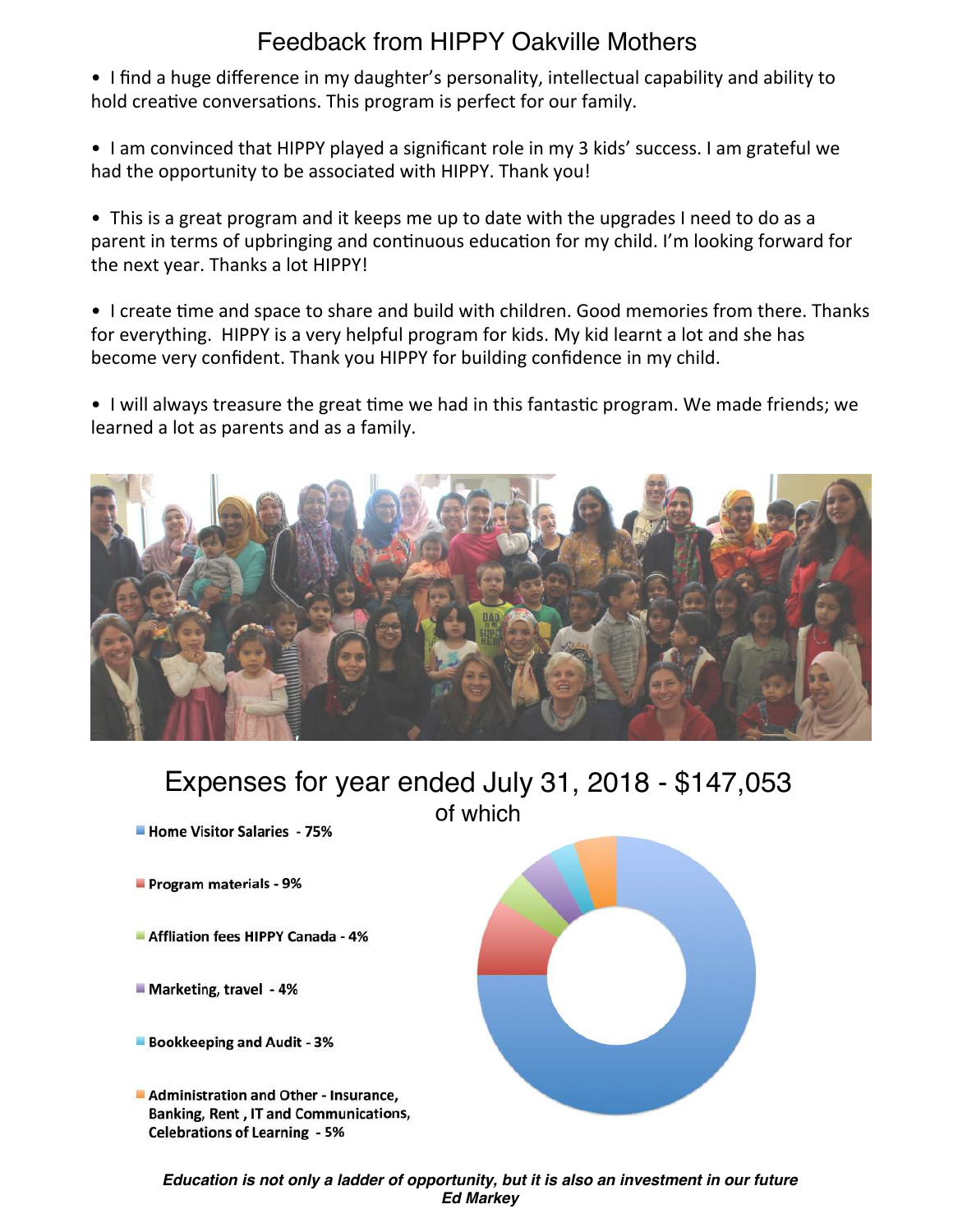Tom and Janet Alton\* Amarna Sandra Baker Julie-Ann Baxter Susan Both Patrica Boutasis Derick Brenninkmeyer Charitable Foundation Alison Brindle Jean Brown June and Ian Cockwell Bernard and Carole Crotty Isobel Culliton Alex and Bernice De Maio\* Carolyn Dillon Rose and Michael Farquharson Celia Fazekas-Gyulai Halton Region Jimin Hong Tracie Hughes Gabriella Hunter Michelle Knoll Francine Landry Frank and Azniv Lochan Fund\* Britta Martini-Miles Gilmar Militar Jacqueline Newton Brad Park Teresa Rinaldi Sandra Rippin Anne Sanderson Mags Shorey\* Judy Shone Anne Smith Petra Samson Marianne and Kurt Strobele Nikki Taylor Rita Thompson Tina Triano Brian van Wyngaarden Pat and David Vaughan Ann Veale Richard Veale Peter and Eve Willis Antonella Wood Woodworkers and Crafters of Ennisclare II *\*denotes fund held at Oakville Community Foundation*

**Friends of HIPPY Oakville Thank you for trusting and helping us to grow. Your interest and support have made a difference in so many lives.**





Ontario Fondation Trillium Trillium de l'Ontario Foundation

> An agency of the Government of Ontario Un organisme du gouvernement de l'Ontario

# **MCRC**



**United Way Halton & Hamilton** 



*Thank you for the privilege of your generosity and support*